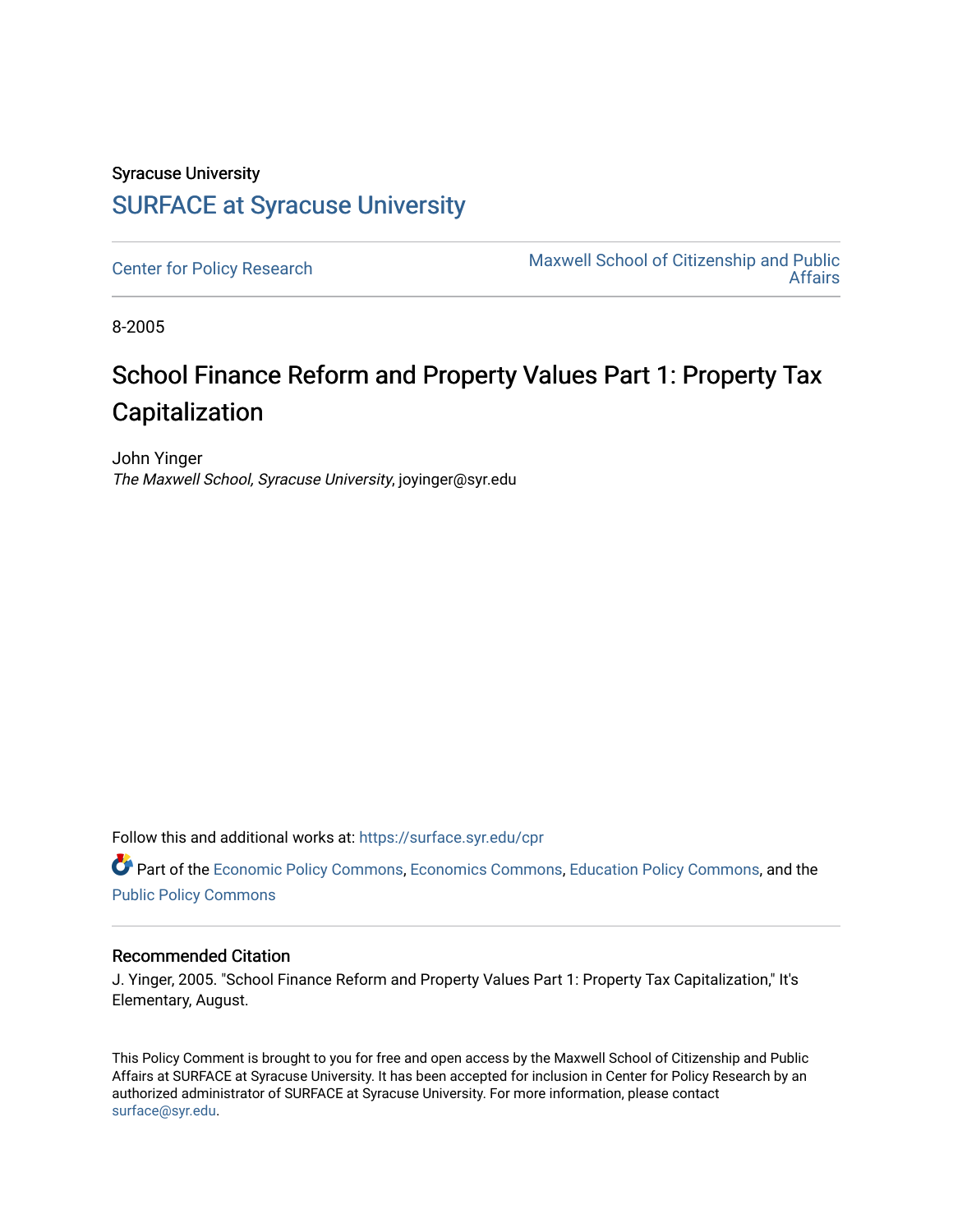It's Elementary

A Monthly Column by EFAP Director John Yinger August 2005

## **School Finance Reform and Property Values Part 1: Property Tax Capitalization**

 Education finance reform has many predictable ripple effects that policy makers should know about. This column and the next discuss one important type of ripple effect, namely the impact of education finance reform on property values. This ripple effect works through property taxes and school quality, both of which are altered by education finance reform. This column focuses on the impact of property tax changes on house values, which scholars call property tax capitalization. The next column focuses on the impact of school quality changes on house values.

The basic idea of property tax capitalization is straightforward: A household will pay more for a house with low property taxes than it will pay for an otherwise identical house in an identical neighborhood with high property taxes. Moreover, if the property taxes on a house are raised and nothing else changes, then the market value of that house will fall.

 Scholars can be quite precise about this relationship. If the annual property taxes on a house go up by \$1,000 relative to other houses and this increase is expected to last indefinitely, then the market value of the house will go down by the value a household places on the higher stream of property taxes in the future. Using a standard type of analysis called discounting, this \$1,000 annual tax increase will be translated into a property value decline of roughly \$20,000.

Discounting translates future benefits and costs into their value today, also known as their present value. Thus, property tax capitalization is an example of the principle that the value of an asset, in this case a house, equals the present value of the net benefits from owning it, including property taxes.

The basic idea of property tax capitalization is straightforward enough, but the existence of property tax capitalization has some hard-to-understand implications for public policy. These implications arise because, in the presence of capitalization, property tax changes show up in house values immediately and **there is no way to escape** them. Homeowners who experience a property tax increase, for example, must either stay and pay the higher tax or leave and suffer a capital loss when they sell their house. Either way they pay. Similarly, homeowners who experience a property tax decrease receive a bonus whether they stay or leave.

Moreover, the loss or gain a homeowner experiences equals the **full present value** of the future increases in property taxes. In the above example, the homeowner looses \$20,000, not just the annual tax increase of \$1,000.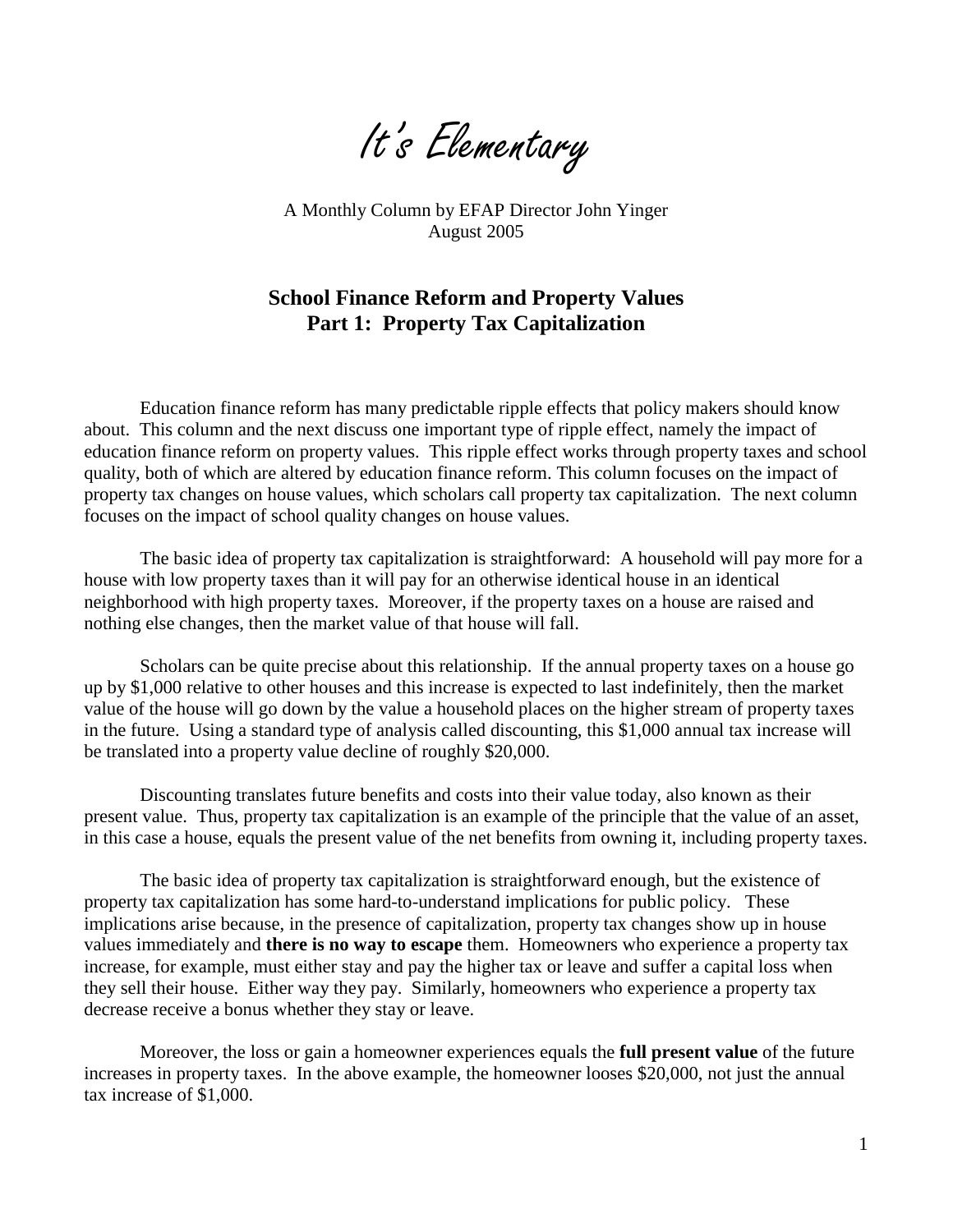Capitalization also implies that people who buy houses after a property tax change has been announced are not affected by the change. To continue with our example, a property tax increase of \$1,000 for a particular house implies that anyone who buys that house in the future will pay \$20,000 less for the house than he would have before the tax change. This \$20,000 price cut from the perspective of the future buyer is, of course, the flip side of the \$20,000 capital loss to the person who owned the house at the time the tax change was announced.

Education finance reform almost inevitably involves an increase in state aid to some school districts and may involve a decrease in state aid to others. As discussed in the last column, an increase in state aid will lead to an increase in school spending, but in many cases the aid increase exceed the spending increase. In other words, school districts often take advantage of an aid increase to cut their own local property taxes.

For the purposes of this column, let us assume that an increase in aid does not affect local spending at all, but instead simply leads to an equal decrease in local property taxes. (I'll consider changes in spending in my next column.) Now suppose that state aid to a particular district increases enough so that a homeowner in that district experiences a property tax cut of \$1,000. According to the logic of property tax capitalization, a tax cut of this magnitude is equivalent to a \$20,000 capital gain for this homeowner.

Education finance reform also changes property taxes for owners of rental property. The available evidence indicates, however, that these owners are unlikely to alter rents significantly in response to these tax changes; in other words, these owners do not pass these tax changes, positive or negative, on to tenants. Thus, tenants, unlike homeowners, are largely unaffected by the property tax changes associated with education finance reform

In short, the ripple effects of education finance reform include capital gains for homeowners in districts in which state aid increases and capital losses in districts in which state aid declines. These capital gains and losses are relevant to policy makers for several reasons.

First, it may be difficult for policy makers to find support for a particular education finance reform plan among voters who expect to experience aid cuts, and hence capital losses, from that plan. This may explain why some states have selected education finance reform plans that help the lowestperforming districts without penalizing those that perform the best.

Second, the gains and losses associated with reform-induced property tax changes raise complex issues about the fair treatment of taxpayers both within and across districts. Within districts, these changes affect current homeowners but have little impact on renters or future homeowners. Across districts, these changes benefit current homeowners in districts in which aid increases but impose costs on homeowners in districts in which aid declines.

To some degree, these gains and losses may be seen as compensation for the prior education finance policies that created the need for education finance reform. After all, the values of houses in a school district are depressed when that district does not receive the state aid to which it is entitled according to the state's constitution. Reform-induced capital gains to long-term homeowners in this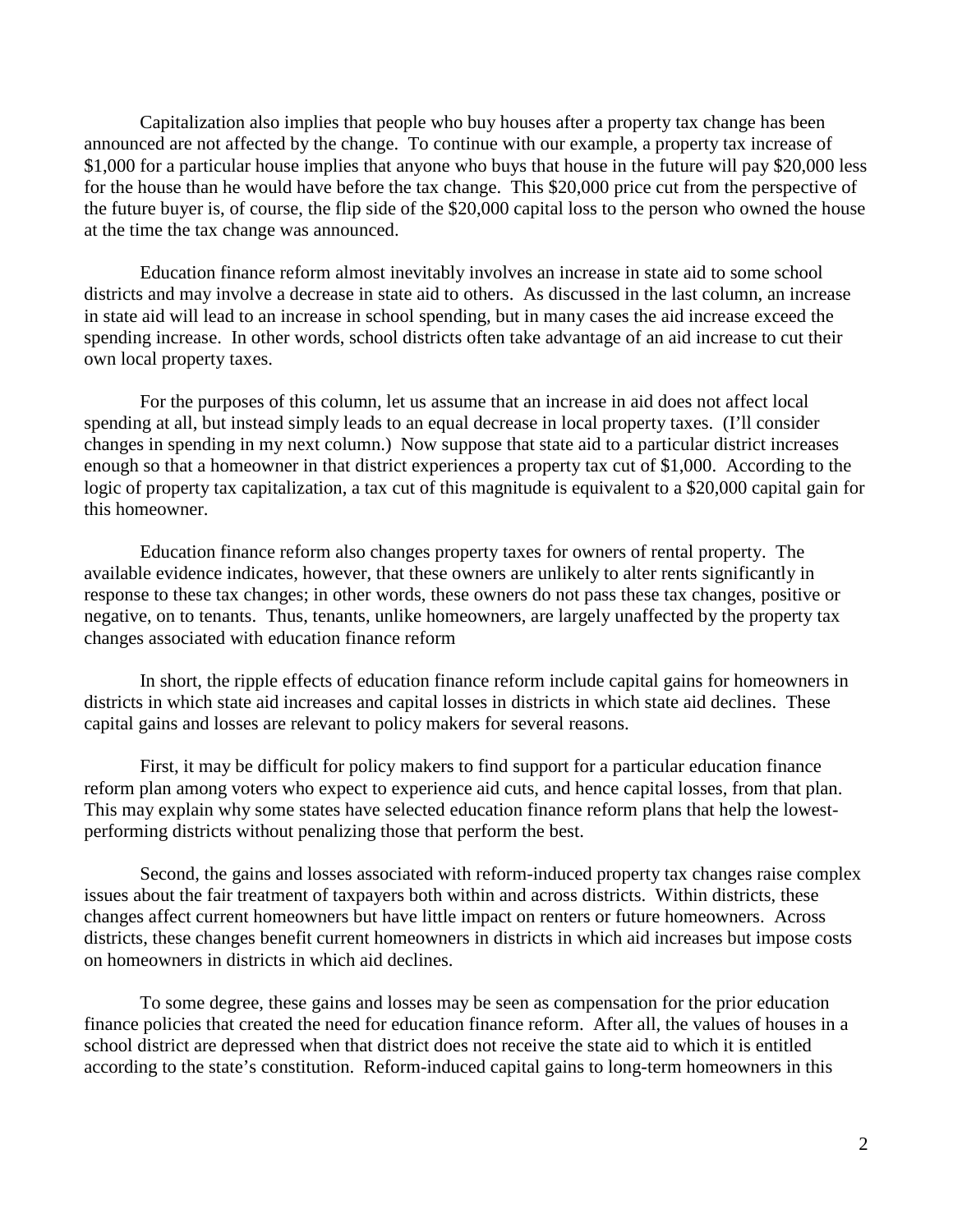district therefore seem fair. Nevertheless, many of these gains and losses cannot be justified by any fairness principle.

The benefits that education finance reform can provide to students in needy school districts are far more important than these often-arbitrary capital gains and losses for homeowners. Nevertheless, policy makers should recognize that some arbitrary capital gains and losses for homeowners are part of the cost of education finance reform.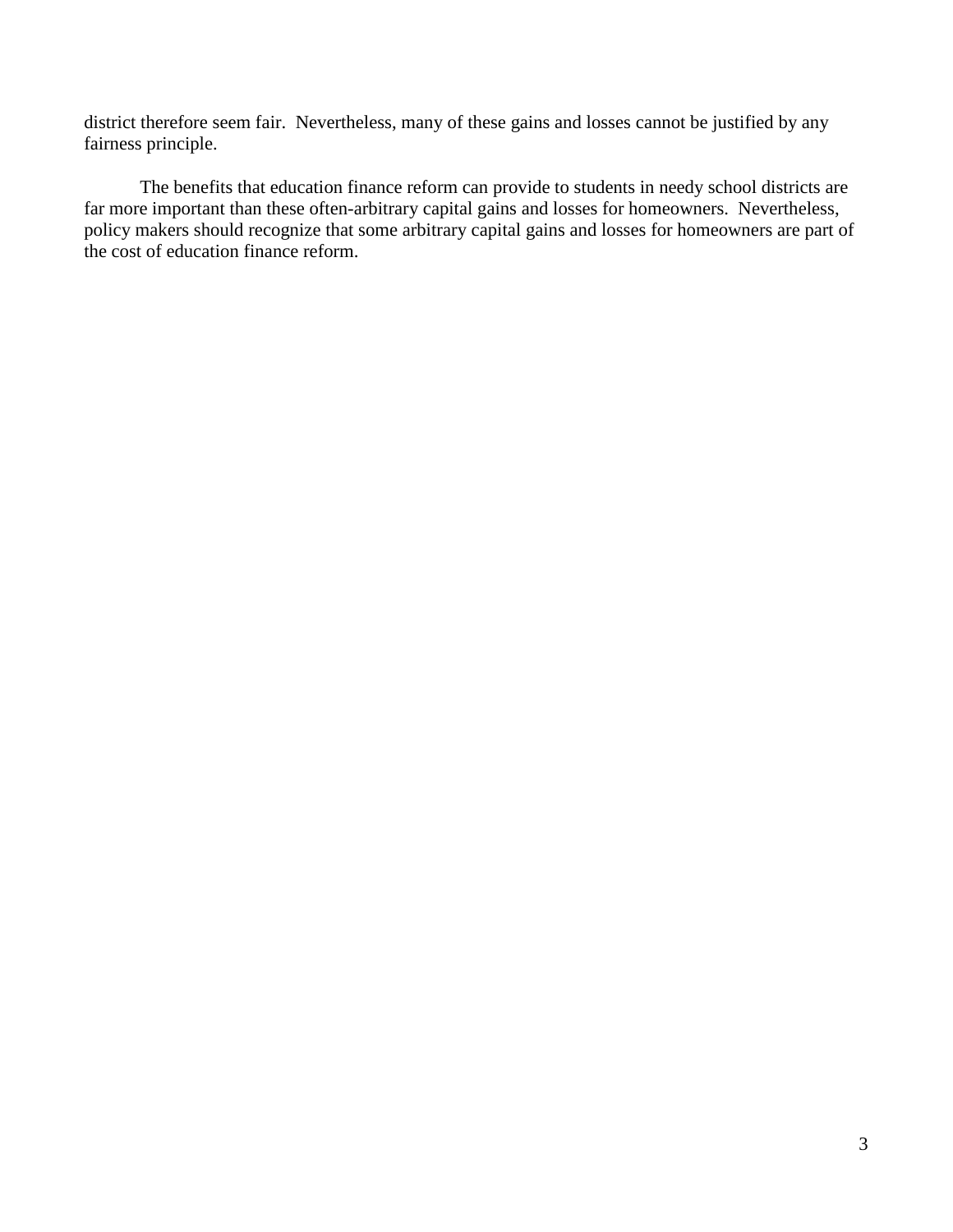A homeowner in another district provides this homeowner with couldthis tax cut would In this case, homeowners

y the full amountboost educational performance and spending

In theory the gains and losses are imposed at the instant a policy change is announced, but in practice there may be some time before information is complete or before people really believe that the change will be implemented. This issue is relevant for public policy because owners may be able to escape some, or even most, of the impact of property tax changes if (a) there is a lag between announcement and implementation and (b) they act right after announcement.

Now consider **assessment reform**. In many jurisdictions, assessments are badly out of date and some houses have much higher assessments than others relative to their true market values. Assessment reform brings all houses to the same assessment/sales ratio and therefore raises taxes for houses that were under-assessed relative to houses that were over-assessed. Consequently, assessment reform leads to capital gains for some (owners of houses that were over-assessed relative to other houses) and to capital losses for others (owners of houses that were under-assessed).

For long-term residents, these changes are fair. A resident who has been under-assessed for a long time has been given, in effect, a loan from the city and revaluation just claims back this loan. But for new residents, these changes are not fair. If someone bought an under-assessed one day and assessment reform is announced the next, this person has a huge capital loss even though she did not benefit at all from the poor assessment system. In fact, capitalization implies that this person paid a premium for her house right before being socked with a huge tax increase.

One way to minimize this fairness problem if it arises is to institute a long lag between announcement and implementation. As explained earlier, this lag may allow owners at the time of announcement to escape some of the burden of the tax changes.

Better yet, this fairness problem does not arise if assessments are kept up to date, or even if houses are always revalued upon sale, which has not typically been the policy in New York and a few other states.

So a revaluation imposes some unfair gains and losses in order to restore faith in the property tax and local government and to ensure fairness in the future. This trade only makes sense if assessments are updated regularly thereafter. Otherwise, small gains and losses are handed out each year as assessment errors mount, which is unfair and undermines the case for reform.

In addition, poor assessments lead to court cases, which the city usually loses. Someone can buy a property cheap because its property taxes are relatively high and then sue the city to get a rebate because of unfairly high taxes. This happened in Boston, to the tune of tens of millions of dollars. The only way to avoid this crazy situation is to keep assessments up to date!